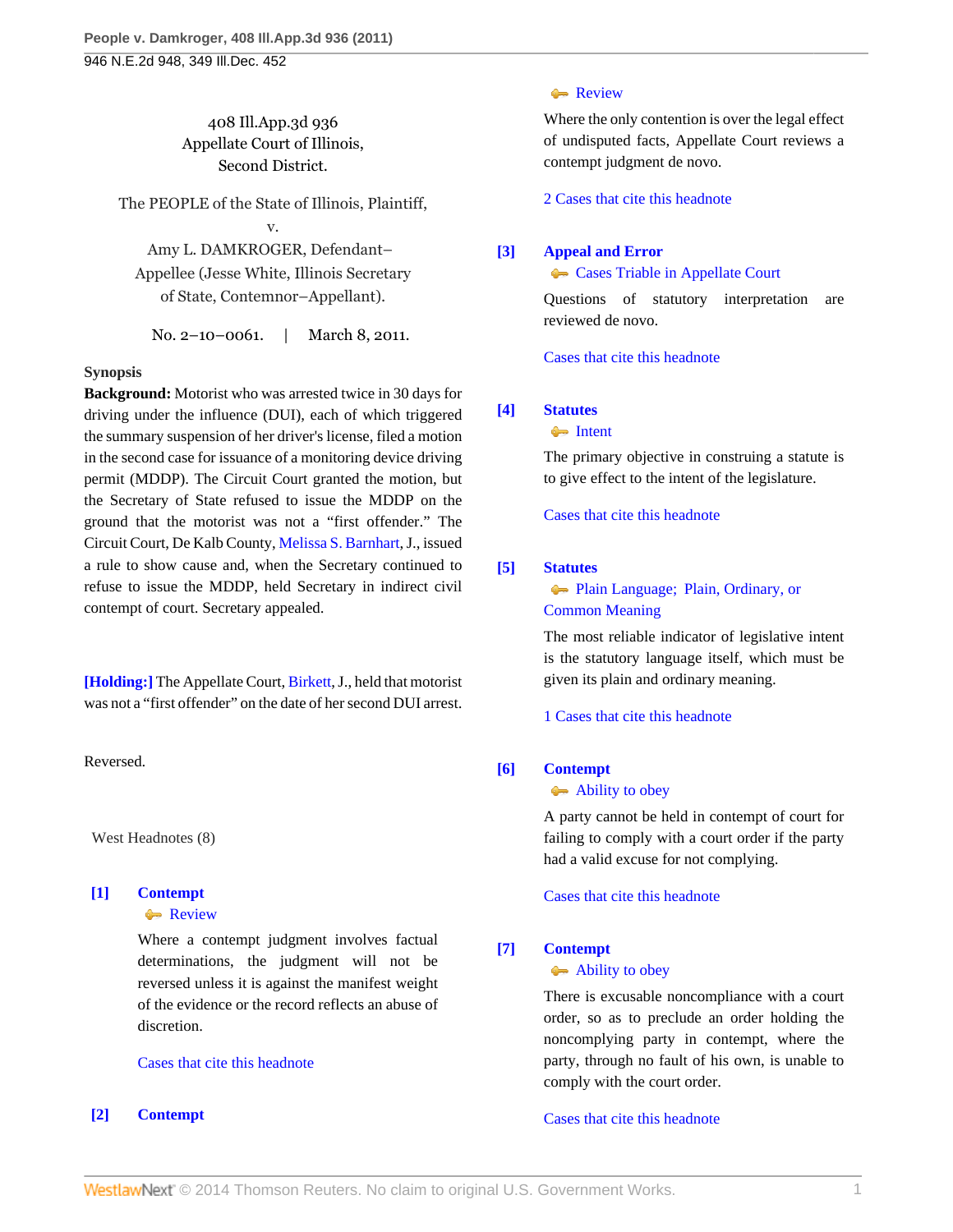#### <span id="page-1-0"></span>**[\[8\]](#page-4-0) [Automobiles](http://www.westlaw.com/Browse/Home/KeyNumber/48A/View.html?docGuid=I2f2bca2b4bce11e0b931b80af77abaf1&originationContext=document&vr=3.0&rs=cblt1.0&transitionType=DocumentItem&contextData=(sc.Search))**

## [Extent of discipline in general; hardship](http://www.westlaw.com/Browse/Home/KeyNumber/48Ak144.5/View.html?docGuid=I2f2bca2b4bce11e0b931b80af77abaf1&originationContext=document&vr=3.0&rs=cblt1.0&transitionType=DocumentItem&contextData=(sc.Search)) [and mitigating circumstances](http://www.westlaw.com/Browse/Home/KeyNumber/48Ak144.5/View.html?docGuid=I2f2bca2b4bce11e0b931b80af77abaf1&originationContext=document&vr=3.0&rs=cblt1.0&transitionType=DocumentItem&contextData=(sc.Search))

Motorist who was arrested for driving under the influence (DUI) less than 30 days after a prior arrest for DUI, but before the summary suspension of her driver's license arising out of such prior arrest became effective, was not a "first offender" on the date of her second DUI arrest so as to be entitled to issuance of a monitoring device driving permit (MDDP), and thus Secretary of State could not be held in indirect civil contempt of court for refusing to issue MDDP to motorist; term "first offender" excluded persons with a DUI license suspension in the preceding five years, and suspension commenced when Secretary took formal action to impose it, rather than on its effective date. S.H.A. [625 ILCS 5/11–500,](http://www.westlaw.com/Link/Document/FullText?findType=L&pubNum=1000008&cite=IL625S5%2f11-500&originatingDoc=I2f2bca2b4bce11e0b931b80af77abaf1&refType=LQ&originationContext=document&vr=3.0&rs=cblt1.0&transitionType=DocumentItem&contextData=(sc.Search)) [5/11–501.1;](http://www.westlaw.com/Link/Document/FullText?findType=L&pubNum=1000008&cite=IL625S5%2f11-501.1&originatingDoc=I2f2bca2b4bce11e0b931b80af77abaf1&refType=LQ&originationContext=document&vr=3.0&rs=cblt1.0&transitionType=DocumentItem&contextData=(sc.Search)) [625](http://www.westlaw.com/Link/Document/FullText?findType=L&pubNum=1000008&cite=IL625S5%2f6-206.1&originatingDoc=I2f2bca2b4bce11e0b931b80af77abaf1&refType=SP&originationContext=document&vr=3.0&rs=cblt1.0&transitionType=DocumentItem&contextData=(sc.Search)#co_pp_8b3b0000958a4) [ILCS 5/6–206.1\(a\)](http://www.westlaw.com/Link/Document/FullText?findType=L&pubNum=1000008&cite=IL625S5%2f6-206.1&originatingDoc=I2f2bca2b4bce11e0b931b80af77abaf1&refType=SP&originationContext=document&vr=3.0&rs=cblt1.0&transitionType=DocumentItem&contextData=(sc.Search)#co_pp_8b3b0000958a4) (2008 Bar Ed.)

[1 Cases that cite this headnote](http://www.westlaw.com/Link/RelatedInformation/DocHeadnoteLink?docGuid=I2f2bca2b4bce11e0b931b80af77abaf1&headnoteId=202476495700820130207024257&originationContext=document&vr=3.0&rs=cblt1.0&transitionType=CitingReferences&contextData=(sc.Search))

#### **Attorneys and Law Firms**

**\*\*949** Lisa Madigan, Attorney General, State of Illinois, [Michael A. Scodro](http://www.westlaw.com/Link/Document/FullText?findType=h&pubNum=176284&cite=0253594001&originatingDoc=I2f2bca2b4bce11e0b931b80af77abaf1&refType=RQ&originationContext=document&vr=3.0&rs=cblt1.0&transitionType=DocumentItem&contextData=(sc.Search)), Solicitor General, Sunil Bhave, Assistant Attorney General, for Jessie White, Illinois Secretary of State.

[Peter R. Gruber](http://www.westlaw.com/Link/Document/FullText?findType=h&pubNum=176284&cite=0217687401&originatingDoc=I2f2bca2b4bce11e0b931b80af77abaf1&refType=RQ&originationContext=document&vr=3.0&rs=cblt1.0&transitionType=DocumentItem&contextData=(sc.Search)), Slingerland & Associates, Sycamore, for Amy L. Damkroger.

**\*\*950** [Clay Campbell,](http://www.westlaw.com/Link/Document/FullText?findType=h&pubNum=176284&cite=0329510601&originatingDoc=I2f2bca2b4bce11e0b931b80af77abaf1&refType=RQ&originationContext=document&vr=3.0&rs=cblt1.0&transitionType=DocumentItem&contextData=(sc.Search)) De Kalb County State's Attorney, for People of the State of Illinois.

### **Opinion**

#### **\*\*\*454 OPINION**

Justice [BIRKETT](http://www.westlaw.com/Link/Document/FullText?findType=h&pubNum=176284&cite=0124634501&originatingDoc=I2f2bca2b4bce11e0b931b80af77abaf1&refType=RQ&originationContext=document&vr=3.0&rs=cblt1.0&transitionType=DocumentItem&contextData=(sc.Search)) delivered the judgment of the court, with opinion.

**\*937** Jesse White, Illinois Secretary of State (Secretary), appeals from the order of the circuit court holding him in indirect civil contempt of court for failing to issue a monitoring device driving permit (MDDP) to Amy Damkroger following her second arrest in a month for driving under the influence (DUI). For the reasons that follow, we reverse.

#### **BACKGROUND**

The facts are undisputed. On June 21, 2009, Damkroger was arrested for DUI in case number 09–DT–361. According to the arresting officer's report, Damkroger submitted to a Breathalyzer test, which **\*938** registered a 0.144 blood alcohol concentration (BAC). The report further recited that the officer informed Damkroger at the scene that, as a result of her BAC, her driver's license would be suspended effective August 6, 2009, the forty-sixth day following notice of the suspension. On July 2, 2009, the Secretary mailed Damkroger a notice "confirm[ing] that [her] Illinois driver's license or driving permit and [her] privilege to operate a motor vehicle or to obtain a driver's license in Illinois are suspended effective [August 6, 2009]."

On July 17, less than 30 days after her first DUI arrest, Damkroger was arrested a second time for DUI, in case number 09–DT–408. The report for this arrest states that Damkroger submitted to a Breathalyzer, registered a BAC of 0.118, and consequently was informed that her driver's license would be suspended effective September 1.

On July 24, Damkroger filed a "petition \* \* \* to rescind the Statutory Summary Suspension heretofore issued in [case number 09–DT–408]." On August 14, the trial court denied the petition to rescind.

On October 1, Damkroger filed a motion in case number 09–DT–408 for issuance of a MDDP. On October 9, the trial court issued an order directing the Secretary to issue Damkroger a MDDP. The order recited the court's finding that Damkroger was "a first offender as defined in [section 11– 500 of the Illinois Vehicle Code (Code) ([625 ILCS 5/11–500](http://www.westlaw.com/Link/Document/FullText?findType=L&pubNum=1000008&cite=IL625S5%2f11-500&originatingDoc=I2f2bca2b4bce11e0b931b80af77abaf1&refType=LQ&originationContext=document&vr=3.0&rs=cblt1.0&transitionType=DocumentItem&contextData=(sc.Search)) [\(West 2008\)\)](http://www.westlaw.com/Link/Document/FullText?findType=L&pubNum=1000008&cite=IL625S5%2f11-500&originatingDoc=I2f2bca2b4bce11e0b931b80af77abaf1&refType=LQ&originationContext=document&vr=3.0&rs=cblt1.0&transitionType=DocumentItem&contextData=(sc.Search)) ]." Section 11–500 defines a "first offender" as, *inter alia,* "any person who has not had a driver's license suspension for violating Section 11–501.1 [ ([625 ILCS 5/11–](http://www.westlaw.com/Link/Document/FullText?findType=L&pubNum=1000008&cite=IL625S5%2f11-501.1&originatingDoc=I2f2bca2b4bce11e0b931b80af77abaf1&refType=LQ&originationContext=document&vr=3.0&rs=cblt1.0&transitionType=DocumentItem&contextData=(sc.Search)) [501.1 \(West 2008\)](http://www.westlaw.com/Link/Document/FullText?findType=L&pubNum=1000008&cite=IL625S5%2f11-501.1&originatingDoc=I2f2bca2b4bce11e0b931b80af77abaf1&refType=LQ&originationContext=document&vr=3.0&rs=cblt1.0&transitionType=DocumentItem&contextData=(sc.Search))) ] within 5 years prior to the date of the current offense." [625 ILCS 5/11–500 \(West 2008\)](http://www.westlaw.com/Link/Document/FullText?findType=L&pubNum=1000008&cite=IL625S5%2f11-500&originatingDoc=I2f2bca2b4bce11e0b931b80af77abaf1&refType=LQ&originationContext=document&vr=3.0&rs=cblt1.0&transitionType=DocumentItem&contextData=(sc.Search)). Section 6–206.1(a)(1) of the Code (625 ILCS  $5/6$ –206.1(a)(1) (West 2008)) provides that a "first offender" is entitled to a MDDP unless, *inter alia,* the "[t]he offender's driver's license is otherwise invalid."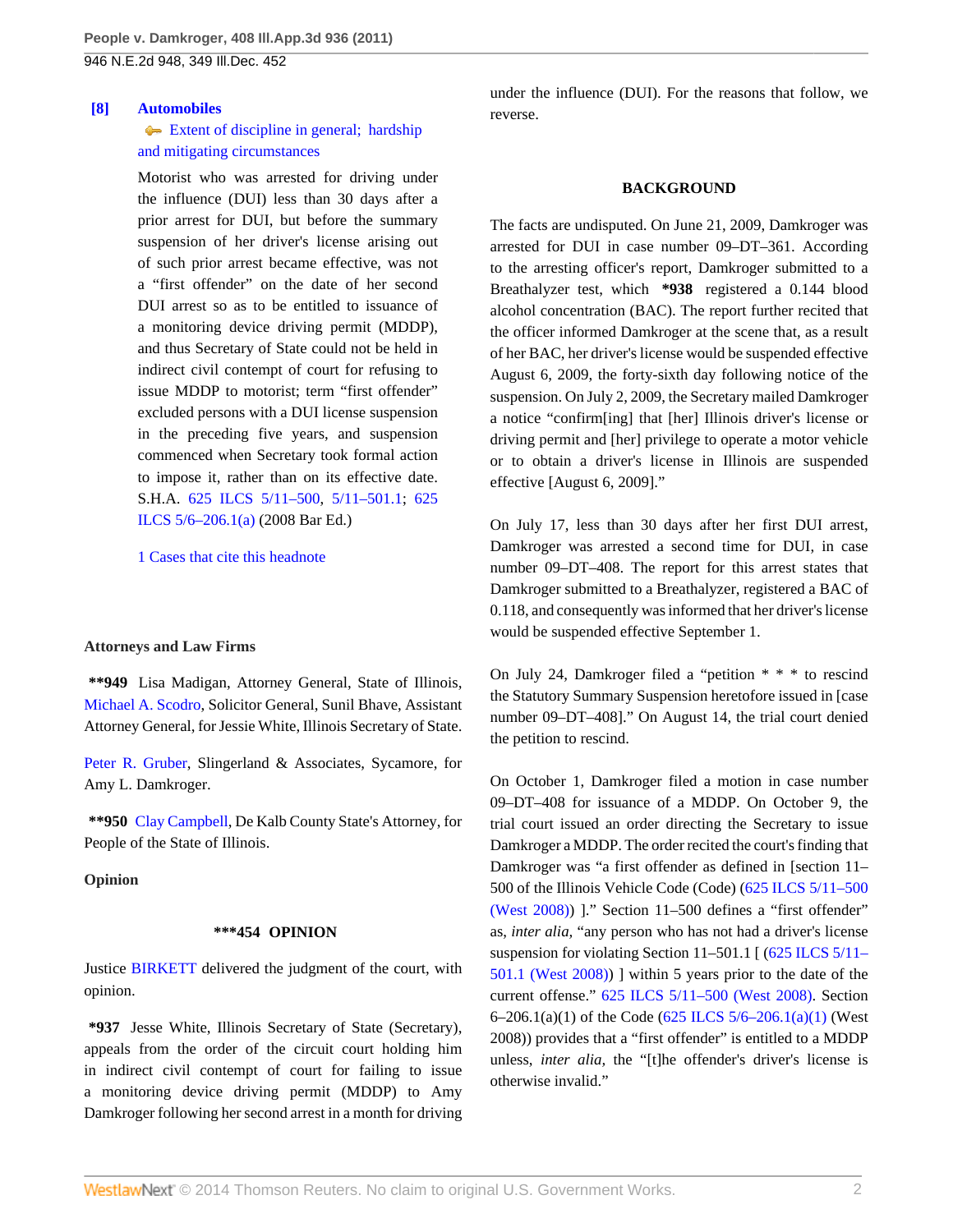On October 19, the Secretary notified the court that he had no authority to issue Damkroger a MDDP, because she was not a "first offender" as defined in section 11–500 of the Code. On November 12, Damkroger filed a petition for a rule to show cause directing the Secretary to state why he should not be held in contempt of court for not issuing the MDDP. Damkroger argued that, because the suspension in case number 09–DT–361 was not yet in effect when she committed the offense charged in case number 09–DT–408, she did not have "a driver's license suspension \* \* \* within 5 years prior to the date of the current offense" ([625 ILCS 5/11–](http://www.westlaw.com/Link/Document/FullText?findType=L&pubNum=1000008&cite=IL625S5%2f11-500&originatingDoc=I2f2bca2b4bce11e0b931b80af77abaf1&refType=LQ&originationContext=document&vr=3.0&rs=cblt1.0&transitionType=DocumentItem&contextData=(sc.Search)) [500 \(West 2008\)\)](http://www.westlaw.com/Link/Document/FullText?findType=L&pubNum=1000008&cite=IL625S5%2f11-500&originatingDoc=I2f2bca2b4bce11e0b931b80af77abaf1&refType=LQ&originationContext=document&vr=3.0&rs=cblt1.0&transitionType=DocumentItem&contextData=(sc.Search)). The trial court issued the rule and directed the Secretary to respond.

**\*\*951 \*\*\*455 \*939** In his response, the Secretary noted that a statutory summary suspension, such as was imposed in case number 09–DT–361, does not take effect until 46 days after notice of the suspension. See [625 ILCS 5/11–](http://www.westlaw.com/Link/Document/FullText?findType=L&pubNum=1000008&cite=IL625S5%2f11-501.1&originatingDoc=I2f2bca2b4bce11e0b931b80af77abaf1&refType=SP&originationContext=document&vr=3.0&rs=cblt1.0&transitionType=DocumentItem&contextData=(sc.Search)#co_pp_16f4000091d86) [501.1\(g\)](http://www.westlaw.com/Link/Document/FullText?findType=L&pubNum=1000008&cite=IL625S5%2f11-501.1&originatingDoc=I2f2bca2b4bce11e0b931b80af77abaf1&refType=SP&originationContext=document&vr=3.0&rs=cblt1.0&transitionType=DocumentItem&contextData=(sc.Search)#co_pp_16f4000091d86) (West 2008). The Secretary argued that Damkroger's construction of section 11–500 would mean, absurdly, that a person could commit serial DUIs yet remain a "first offender" as long as the suspension for the first DUI had not yet become effective. The Secretary urged the trial court to follow *[People](http://www.westlaw.com/Link/Document/FullText?findType=Y&serNum=1990057538&pubNum=578&originationContext=document&vr=3.0&rs=cblt1.0&transitionType=DocumentItem&contextData=(sc.Search)) v. Crawford,* [196 Ill.App.3d 26, 142 Ill.Dec. 717, 553 N.E.2d](http://www.westlaw.com/Link/Document/FullText?findType=Y&serNum=1990057538&pubNum=578&originationContext=document&vr=3.0&rs=cblt1.0&transitionType=DocumentItem&contextData=(sc.Search)) [67 \(1990\)](http://www.westlaw.com/Link/Document/FullText?findType=Y&serNum=1990057538&pubNum=578&originationContext=document&vr=3.0&rs=cblt1.0&transitionType=DocumentItem&contextData=(sc.Search)), where the appellate court, applying an earlier version of section 11–500, held that the defendant was not a "first offender" for purposes of receiving a judicial driving permit (the predecessor of the MDDP) following his second DUI within two hours. The Secretary noted that, in *[Crawford,](http://www.westlaw.com/Link/Document/FullText?findType=Y&serNum=1990057538&originationContext=document&vr=3.0&rs=cblt1.0&transitionType=DocumentItem&contextData=(sc.Search))* the statutory suspension for the first arrest was not yet in effect when the second arrest occurred, yet the *[Crawford](http://www.westlaw.com/Link/Document/FullText?findType=Y&serNum=1990057538&originationContext=document&vr=3.0&rs=cblt1.0&transitionType=DocumentItem&contextData=(sc.Search))* court held that the defendant was not a "first offender." See *[Crawford,](http://www.westlaw.com/Link/Document/FullText?findType=Y&serNum=1990057538&pubNum=578&originationContext=document&vr=3.0&rs=cblt1.0&transitionType=DocumentItem&contextData=(sc.Search))* [196 Ill.App.3d at 29–30, 142 Ill.Dec. 717, 553 N.E.2d 67.](http://www.westlaw.com/Link/Document/FullText?findType=Y&serNum=1990057538&pubNum=578&originationContext=document&vr=3.0&rs=cblt1.0&transitionType=DocumentItem&contextData=(sc.Search)) Under *[Crawford](http://www.westlaw.com/Link/Document/FullText?findType=Y&serNum=1990057538&originationContext=document&vr=3.0&rs=cblt1.0&transitionType=DocumentItem&contextData=(sc.Search))* 's logic, the Secretary proposed, Damkroger clearly was not a "first offender" at the time of her offense in case number 09–DT–408. The Secretary urged the court not to hold him in contempt, because he had no authority to issue the MDDP.

The matter was heard on December 15, 2009. Following the arguments of the parties, the trial court adopted Damkroger's reasoning that she was a "first offender" when she was arrested in case number 09–DT–408, because the statutory suspension in case number 09–DT–361 was not then in effect. The court found *[Crawford](http://www.westlaw.com/Link/Document/FullText?findType=Y&serNum=1990057538&originationContext=document&vr=3.0&rs=cblt1.0&transitionType=DocumentItem&contextData=(sc.Search))* inapposite because "since [*[Crawford](http://www.westlaw.com/Link/Document/FullText?findType=Y&serNum=1990057538&originationContext=document&vr=3.0&rs=cblt1.0&transitionType=DocumentItem&contextData=(sc.Search))* ] we've had the new amendments which have defined what a first offender is." Accordingly, the court found the Secretary in indirect civil contempt for not complying with its order to issue a MDDP to Damkroger. The court gave

the Secretary time to purge the contempt and it set the matter for status on January 15, 2010.

On January 15, 2010, the Secretary reaffirmed that he had no power to issue the MDDP. The court imposed a monetary sanction but stayed it pending appeal. The Secretary timely appeals from the order of contempt.

### **ANALYSIS**

The Secretary argues that the contempt judgment was improper because he had no authority to issue Damkroger a MDDP as ordered by the trial court. The Secretary posits two separate rationales. First, the Secretary contends that, when Damkroger was arrested on July 17, 2009, in case number 09–DT–408, she was not a "first offender" as defined by section 11–500 of the Code, because she had "a driver's **\*940** license suspension for violating section 11–501.1 [ (625 ILCS 5/11-501.1 (West 2008)) ] within 5 years prior [to that arrest]"  $(625$  ILCS  $5/11-500$  (West 2008)), namely the suspension arising out of case number 09–DT–361. The Secretary contends that for purposes of section 11–500 the suspension in case number 09–DT–361 was imposed on July 2, 2009, when he sent Damkroger official confirmation of the suspension. The Secretary alternatively contends that, even if Damkroger was a "first offender" when she committed the offense charged in case number 09–DT–408, by the time the trial court issued its October 9, 2009, order directing the Secretary to issue Damkroger a MDDP, her license was "otherwise invalid"  $(625$  ILCS  $5/6-206.1(a)(1)$  (West 2008)), and the order for a MDDP was without legal effect, because the statutory suspension arising from case number 09–DT– 361 had taken effect.

**\*\*952 \*\*\*456** We agree, for the reasons stated below, that Damkroger was not a "first offender" when she was arrested in case number 09–DT–408. As this is a sufficient ground for reversing the contempt judgment against the Secretary, we do not address whether Damkroger's license was " otherwise invalid" when the trial court issued its October 9, 2009, MDDP order.

<span id="page-2-1"></span><span id="page-2-0"></span>**[\[1\]](#page-0-0) [\[2\]](#page-0-1)** There is no dispute over the standard of review. Where a contempt judgment involves factual determinations, the judgment will not be reversed " 'unless it is against the manifest weight of the evidence or the record reflects an abuse of discretion.' " *[In re Marriage of Barile,](http://www.westlaw.com/Link/Document/FullText?findType=Y&serNum=2017274070&pubNum=578&originationContext=document&vr=3.0&rs=cblt1.0&transitionType=DocumentItem&contextData=(sc.Search))* 385 Ill.App.3d 752, [759, 324 Ill.Dec. 895, 896 N.E.2d 1114 \(2008\)](http://www.westlaw.com/Link/Document/FullText?findType=Y&serNum=2017274070&pubNum=578&originationContext=document&vr=3.0&rs=cblt1.0&transitionType=DocumentItem&contextData=(sc.Search)) (quoting *[In](http://www.westlaw.com/Link/Document/FullText?findType=Y&serNum=1984145694&pubNum=578&originationContext=document&vr=3.0&rs=cblt1.0&transitionType=DocumentItem&contextData=(sc.Search))*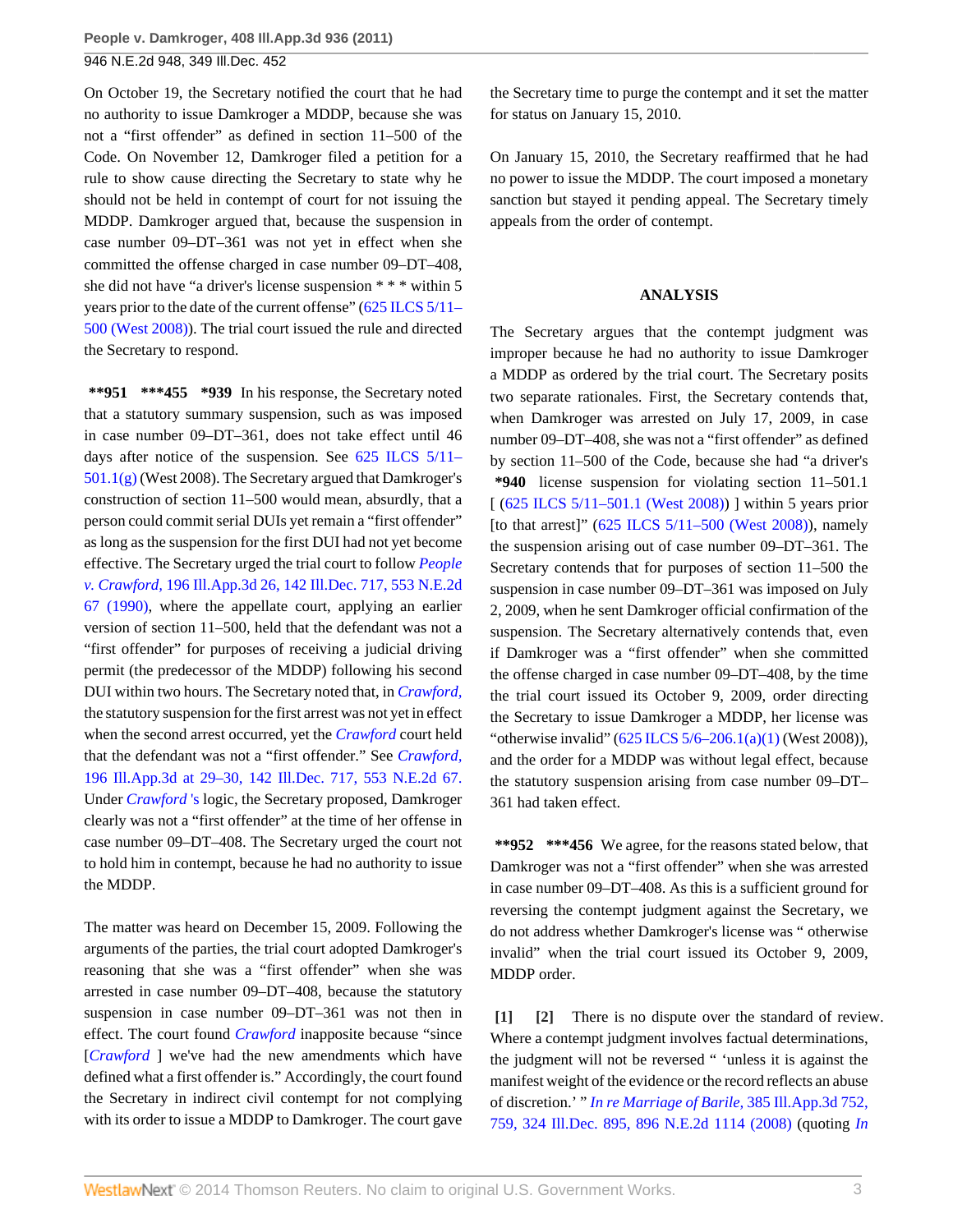*re Marriage of Logston,* [103 Ill.2d 266, 287, 82 Ill.Dec. 633,](http://www.westlaw.com/Link/Document/FullText?findType=Y&serNum=1984145694&pubNum=578&originationContext=document&vr=3.0&rs=cblt1.0&transitionType=DocumentItem&contextData=(sc.Search)) [469 N.E.2d 167 \(1984\)\)](http://www.westlaw.com/Link/Document/FullText?findType=Y&serNum=1984145694&pubNum=578&originationContext=document&vr=3.0&rs=cblt1.0&transitionType=DocumentItem&contextData=(sc.Search)). Where, as here, the only contention is over the legal effect of undisputed facts, we review the contempt judgment *de novo.* See *[In re Marriage of Kneitz,](http://www.westlaw.com/Link/Document/FullText?findType=Y&serNum=2003505459&pubNum=578&originationContext=document&vr=3.0&rs=cblt1.0&transitionType=DocumentItem&contextData=(sc.Search))* [341 Ill.App.3d 299, 303, 276 Ill.Dec. 229, 793 N.E.2d 988](http://www.westlaw.com/Link/Document/FullText?findType=Y&serNum=2003505459&pubNum=578&originationContext=document&vr=3.0&rs=cblt1.0&transitionType=DocumentItem&contextData=(sc.Search)) [\(2003\).](http://www.westlaw.com/Link/Document/FullText?findType=Y&serNum=2003505459&pubNum=578&originationContext=document&vr=3.0&rs=cblt1.0&transitionType=DocumentItem&contextData=(sc.Search))

<span id="page-3-2"></span><span id="page-3-1"></span><span id="page-3-0"></span>**[\[3\]](#page-0-2) [\[4](#page-0-3)] [\[5\]](#page-0-4)** Additionally, the legal effect of the undisputed facts here involves a question of statutory interpretation, specifically the meaning of terms and phrases in various provisions of the Code. Questions of statutory interpretation are reviewed *de novo. In re J.L.,* [236 Ill.2d 329, 339–40, 338](http://www.westlaw.com/Link/Document/FullText?findType=Y&serNum=2021389134&pubNum=578&originationContext=document&vr=3.0&rs=cblt1.0&transitionType=DocumentItem&contextData=(sc.Search)) [Ill.Dec. 435, 924 N.E.2d 961 \(2010\).](http://www.westlaw.com/Link/Document/FullText?findType=Y&serNum=2021389134&pubNum=578&originationContext=document&vr=3.0&rs=cblt1.0&transitionType=DocumentItem&contextData=(sc.Search)) The primary objective in construing a statute is to give effect to the intent of the legislature. *Id.* [at 339, 338 Ill.Dec. 435, 924 N.E.2d 961.](http://www.westlaw.com/Link/Document/FullText?findType=Y&serNum=2021389134&pubNum=578&originationContext=document&vr=3.0&rs=cblt1.0&transitionType=DocumentItem&contextData=(sc.Search)) The most reliable indicator of legislative intent is the statutory language itself, which must be given its plain and ordinary meaning. *[Id.](http://www.westlaw.com/Link/Document/FullText?findType=Y&serNum=2021389134&originationContext=document&vr=3.0&rs=cblt1.0&transitionType=DocumentItem&contextData=(sc.Search))*

<span id="page-3-4"></span><span id="page-3-3"></span>**[\[6\]](#page-0-5) [\[7\]](#page-0-6)** The statutory construction issues inform the ultimate issue here, which is whether the Secretary was justified in refusing to comply with the trial court's order to issue and Damkroger a MDDP. A party cannot be held in contempt of court for failing to comply with a court order if the party had a "valid excuse" for not complying. *[Barile,](http://www.westlaw.com/Link/Document/FullText?findType=Y&serNum=2017274070&pubNum=578&originationContext=document&vr=3.0&rs=cblt1.0&transitionType=DocumentItem&contextData=(sc.Search))* 385 [Ill.App.3d at 759, 324 Ill.Dec. 895, 896 N.E.2d 1114.](http://www.westlaw.com/Link/Document/FullText?findType=Y&serNum=2017274070&pubNum=578&originationContext=document&vr=3.0&rs=cblt1.0&transitionType=DocumentItem&contextData=(sc.Search)) There is excusable noncompliance where the party, **\*941** through no fault of his own, is unable to comply with the court order. *[In](http://www.westlaw.com/Link/Document/FullText?findType=Y&serNum=1997252400&pubNum=578&originationContext=document&vr=3.0&rs=cblt1.0&transitionType=DocumentItem&contextData=(sc.Search)) re Marriage of Tatham,* [293 Ill.App.3d 471, 482, 228 Ill.Dec.](http://www.westlaw.com/Link/Document/FullText?findType=Y&serNum=1997252400&pubNum=578&originationContext=document&vr=3.0&rs=cblt1.0&transitionType=DocumentItem&contextData=(sc.Search)) [166, 688 N.E.2d 864 \(1997\).](http://www.westlaw.com/Link/Document/FullText?findType=Y&serNum=1997252400&pubNum=578&originationContext=document&vr=3.0&rs=cblt1.0&transitionType=DocumentItem&contextData=(sc.Search)) Damkroger does not dispute that, if she was not a "first offender" when she was arrested on July 17, 2009, in case number 09–DT–408, the Secretary had a "valid excuse" for refusing to issue her a MDDP.

We proceed, then, to the underlying issue of statutory interpretation. The springboard for the analysis is section 6– 206.1(a) of the Code [\(625 ILCS 5/6–206.1\(a\)](http://www.westlaw.com/Link/Document/FullText?findType=L&pubNum=1000008&cite=IL625S5%2f6-206.1&originatingDoc=I2f2bca2b4bce11e0b931b80af77abaf1&refType=SP&originationContext=document&vr=3.0&rs=cblt1.0&transitionType=DocumentItem&contextData=(sc.Search)#co_pp_8b3b0000958a4) (West 2008)), which addresses the issuance of MDDPs. We reproduce most of section 6–206.1(a):

"Monitoring Device Driving Permit. Declaration of Policy. It is hereby declared a policy of the State of Illinois that the driver who is impaired by alcohol, other drug or drugs, or intoxicating compound or compounds is a threat to the public safety and welfare. Therefore, to provide a deterrent to such practice, a statutory summary driver's license suspension is appropriate. It is also recognized that driving is a privilege and therefore, that the granting of driving privileges, in a manner consistent with public safety, is warranted during the period of suspension in the form of a [MDDP]. \* \* \*

The following procedures shall apply whenever a first offender is arrested for any offense as defined in Section 11–501 [ [\(625 ILCS 5/11–501 \(West 2008\)\)](http://www.westlaw.com/Link/Document/FullText?findType=L&pubNum=1000008&cite=IL625S5%2f11-501&originatingDoc=I2f2bca2b4bce11e0b931b80af77abaf1&refType=LQ&originationContext=document&vr=3.0&rs=cblt1.0&transitionType=DocumentItem&contextData=(sc.Search)) ] or a similar provision of a local ordinance:

(a) Subsequent to a notification of a statutory summary suspension of driving **\*\*\*457 \*\*953** privileges as provided in Section 11–501.1 [ ([625 ILCS 5/11–501.1](http://www.westlaw.com/Link/Document/FullText?findType=L&pubNum=1000008&cite=IL625S5%2f11-501.1&originatingDoc=I2f2bca2b4bce11e0b931b80af77abaf1&refType=LQ&originationContext=document&vr=3.0&rs=cblt1.0&transitionType=DocumentItem&contextData=(sc.Search)). (West 2008)) ], the court, after informing the first offender, as defined in Section 11–500 [ [\(625 ILCS 5/11–500 \(West](http://www.westlaw.com/Link/Document/FullText?findType=L&pubNum=1000008&cite=IL625S5%2f11-500&originatingDoc=I2f2bca2b4bce11e0b931b80af77abaf1&refType=LQ&originationContext=document&vr=3.0&rs=cblt1.0&transitionType=DocumentItem&contextData=(sc.Search)) [2008\)](http://www.westlaw.com/Link/Document/FullText?findType=L&pubNum=1000008&cite=IL625S5%2f11-500&originatingDoc=I2f2bca2b4bce11e0b931b80af77abaf1&refType=LQ&originationContext=document&vr=3.0&rs=cblt1.0&transitionType=DocumentItem&contextData=(sc.Search))) ], of his or her right to a [MDDP] \* \* \*, and of the obligations of the MDDP, shall enter an order directing the [Secretary] \* \* \* to issue a MDDP to the offender, unless the offender has opted, in writing, not to have a MDDP issued \* \* \*. However, the court shall not enter the order directing the Secretary to issue the MDDP, in any instance, if the court finds:

(1) The offender's driver's license is otherwise invalid;

(2) Death or great bodily harm resulted from the arrest for Section 11–501;

(3) That the offender has been previously convicted of reckless homicide or aggravated driving under the influence involving death; or

(4) That the offender is less than 18 years of age." [625](http://www.westlaw.com/Link/Document/FullText?findType=L&pubNum=1000008&cite=IL625S5%2f6-206.1&originatingDoc=I2f2bca2b4bce11e0b931b80af77abaf1&refType=SP&originationContext=document&vr=3.0&rs=cblt1.0&transitionType=DocumentItem&contextData=(sc.Search)#co_pp_8b3b0000958a4) [ILCS 5/6–206.1\(a\)](http://www.westlaw.com/Link/Document/FullText?findType=L&pubNum=1000008&cite=IL625S5%2f6-206.1&originatingDoc=I2f2bca2b4bce11e0b931b80af77abaf1&refType=SP&originationContext=document&vr=3.0&rs=cblt1.0&transitionType=DocumentItem&contextData=(sc.Search)#co_pp_8b3b0000958a4) (West 2008).

Section 6–206.1 specifies "procedures" for "*whenever a first offender is arrested* for any offense as defined in Section 11– 501 or a similar provision of a local ordinance" (emphasis added) [\(625 ILCS 5/6–206.1 \(West 2008\)\)](http://www.westlaw.com/Link/Document/FullText?findType=L&pubNum=1000008&cite=IL625S5%2f6-206.1&originatingDoc=I2f2bca2b4bce11e0b931b80af77abaf1&refType=LQ&originationContext=document&vr=3.0&rs=cblt1.0&transitionType=DocumentItem&contextData=(sc.Search)). We conclude from this language that a driver's status as **\*942** a "first offender" is determined as of the date of the arrest for the current offense. In this case, we reckon Damkroger's status as a "first offender" as of July 17, 2009, the date of her arrest in case number 09–DT–408. Section 11–500 defines "first offender" in relevant part as "any person who has not had a driver's license suspension for violating Section 11– 501.1 within 5 years prior to the date of the current offense." [625 ILCS 5/11–500 \(West 2008\)](http://www.westlaw.com/Link/Document/FullText?findType=L&pubNum=1000008&cite=IL625S5%2f11-500&originatingDoc=I2f2bca2b4bce11e0b931b80af77abaf1&refType=LQ&originationContext=document&vr=3.0&rs=cblt1.0&transitionType=DocumentItem&contextData=(sc.Search)). As there is no dispute that Damkroger had no other qualifying driver's license suspensions within five years of July 17, 2009, the question is solely whether the suspension stemming from case number 09–DT–361 occurred, for purposes of section 11–500, prior to July 17, 2009.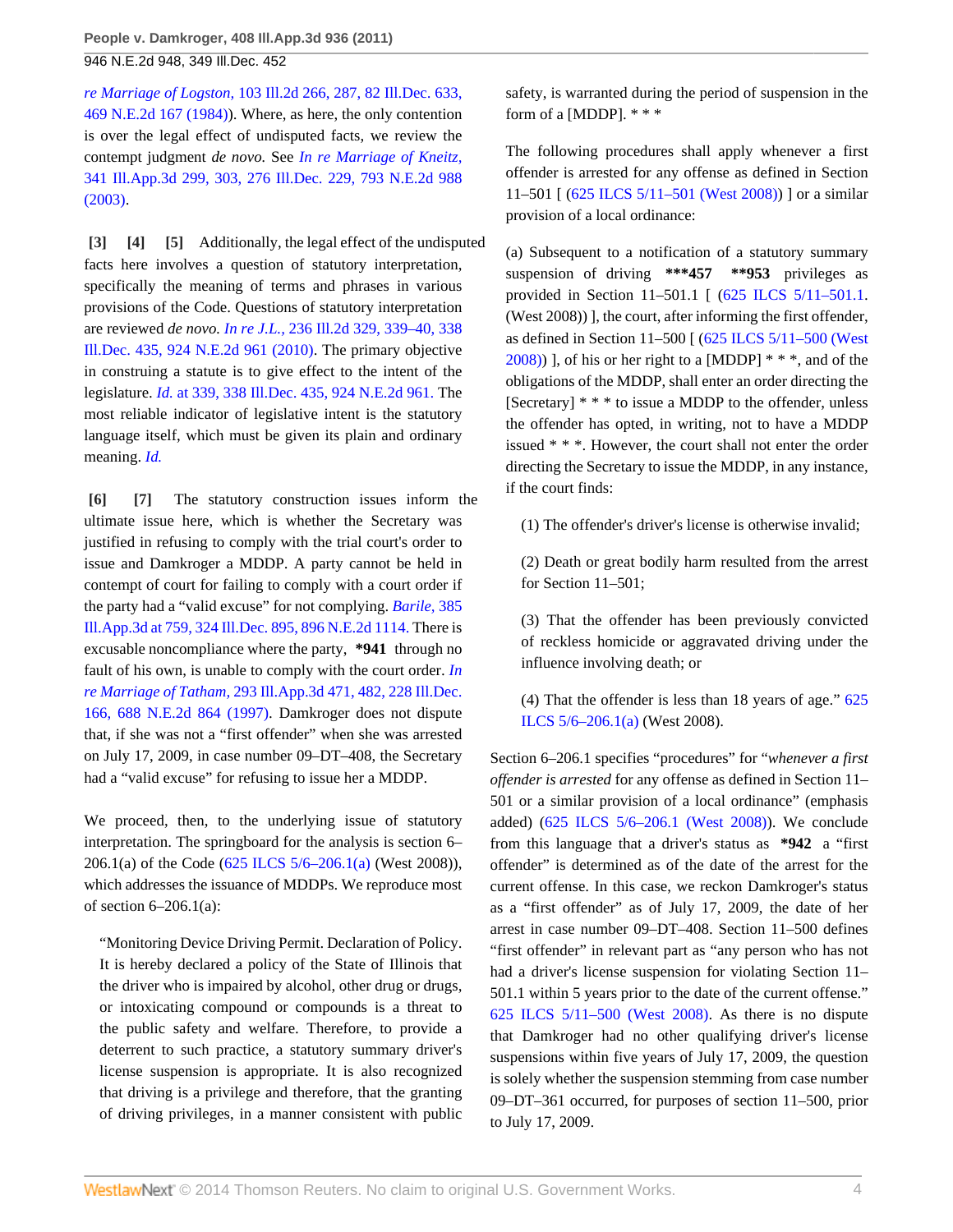<span id="page-4-0"></span>**[\[8\]](#page-1-0)** Renewing the parties' disagreement from the court below, the Secretary asserts that for purposes of section 11–500 the suspension in case number 09–DT–361 was imposed on July 2, when the Secretary sent Damkroger written confirmation of the suspension, while Damkroger contends that the suspension cannot be said to have preceded its effective date, August 6.

This discussion requires us to examine how statutory summary suspensions are issued. There are several relevant provisions. The first is section 11–501.1 of the Code ([625](http://www.westlaw.com/Link/Document/FullText?findType=L&pubNum=1000008&cite=IL625S5%2f11-501.1&originatingDoc=I2f2bca2b4bce11e0b931b80af77abaf1&refType=LQ&originationContext=document&vr=3.0&rs=cblt1.0&transitionType=DocumentItem&contextData=(sc.Search)) [ILCS 5/11–501.1 \(West 2008\)](http://www.westlaw.com/Link/Document/FullText?findType=L&pubNum=1000008&cite=IL625S5%2f11-501.1&originatingDoc=I2f2bca2b4bce11e0b931b80af77abaf1&refType=LQ&originationContext=document&vr=3.0&rs=cblt1.0&transitionType=DocumentItem&contextData=(sc.Search))). Subsections (a) and (d) of section 11–501.1 ([625 ILCS 5/11–501.1\(a\)](http://www.westlaw.com/Link/Document/FullText?findType=L&pubNum=1000008&cite=IL625S5%2f11-501.1&originatingDoc=I2f2bca2b4bce11e0b931b80af77abaf1&refType=SP&originationContext=document&vr=3.0&rs=cblt1.0&transitionType=DocumentItem&contextData=(sc.Search)#co_pp_8b3b0000958a4), [\(d\)](http://www.westlaw.com/Link/Document/FullText?findType=L&pubNum=1000008&cite=IL625S5%2f11-501.1&originatingDoc=I2f2bca2b4bce11e0b931b80af77abaf1&refType=SP&originationContext=document&vr=3.0&rs=cblt1.0&transitionType=DocumentItem&contextData=(sc.Search)#co_pp_5ba1000067d06) (West 2008)) provide that, where a driver is arrested for DUI under section 11–501 and submits to a chemical test that reveals a BAC of 0.08 or greater, the police shall file with the Secretary a sworn report of the test. Subsection (f) [\(625 ILCS 5/11–](http://www.westlaw.com/Link/Document/FullText?findType=L&pubNum=1000008&cite=IL625S5%2f11-501.1&originatingDoc=I2f2bca2b4bce11e0b931b80af77abaf1&refType=SP&originationContext=document&vr=3.0&rs=cblt1.0&transitionType=DocumentItem&contextData=(sc.Search)#co_pp_ae0d0000c5150) [501.1\(f\)](http://www.westlaw.com/Link/Document/FullText?findType=L&pubNum=1000008&cite=IL625S5%2f11-501.1&originatingDoc=I2f2bca2b4bce11e0b931b80af77abaf1&refType=SP&originationContext=document&vr=3.0&rs=cblt1.0&transitionType=DocumentItem&contextData=(sc.Search)#co_pp_ae0d0000c5150) (West 2008)) requires the officer submitting the sworn report to serve "immediate notice of the statutory summary suspension on the person [,] and the suspension and disqualification shall be effective as provided in [subsection] (g)." Subsection (g) provides that the summary suspension "shall take effect on the 46th day following the date the notice of the statutory summary suspension was given to the person." [625 ILCS 5/11–501.1\(g\)](http://www.westlaw.com/Link/Document/FullText?findType=L&pubNum=1000008&cite=IL625S5%2f11-501.1&originatingDoc=I2f2bca2b4bce11e0b931b80af77abaf1&refType=SP&originationContext=document&vr=3.0&rs=cblt1.0&transitionType=DocumentItem&contextData=(sc.Search)#co_pp_16f4000091d86) (West 2008). Subsection (e) states that, "[u]pon receipt" of the sworn report of the officer, the Secretary "shall enter the statutory summary suspension \* \* \* effective as provided in [subsection] (g)." [625 ILCS 5/11–501.1\(e\)](http://www.westlaw.com/Link/Document/FullText?findType=L&pubNum=1000008&cite=IL625S5%2f11-501.1&originatingDoc=I2f2bca2b4bce11e0b931b80af77abaf1&refType=SP&originationContext=document&vr=3.0&rs=cblt1.0&transitionType=DocumentItem&contextData=(sc.Search)#co_pp_7fdd00001ca15) (West 2008). Also "[u]pon receipt" of the sworn report of the officer, the Secretary **\*\*\*458 \*\*954** is to "confirm the statutory summary suspension by mailing a notice of the effective date of the suspension to the person and the court of venue."  $625$  ILCS  $5/11-$ [501.1\(h\)](http://www.westlaw.com/Link/Document/FullText?findType=L&pubNum=1000008&cite=IL625S5%2f11-501.1&originatingDoc=I2f2bca2b4bce11e0b931b80af77abaf1&refType=SP&originationContext=document&vr=3.0&rs=cblt1.0&transitionType=DocumentItem&contextData=(sc.Search)#co_pp_f383000077b35) (West 2008). The Secretary's entry and confirmation of the suspension are contemporaneous actions. See *[People](http://www.westlaw.com/Link/Document/FullText?findType=Y&serNum=2002196248&pubNum=578&originationContext=document&vr=3.0&rs=cblt1.0&transitionType=DocumentItem&contextData=(sc.Search)) v. McKenna,* [328 Ill.App.3d 396, 401, 262 Ill.Dec. 611, 765](http://www.westlaw.com/Link/Document/FullText?findType=Y&serNum=2002196248&pubNum=578&originationContext=document&vr=3.0&rs=cblt1.0&transitionType=DocumentItem&contextData=(sc.Search)) [N.E.2d 1219 \(2002\)](http://www.westlaw.com/Link/Document/FullText?findType=Y&serNum=2002196248&pubNum=578&originationContext=document&vr=3.0&rs=cblt1.0&transitionType=DocumentItem&contextData=(sc.Search)). Subsections (e) and (h) of section 11– 501.1 contemplate that the Secretary will take these formal actions on the suspension in advance of its effective date.

**\*943** The Code elsewhere ties the suspension to action by the Secretary. Section 1–204, part of the definitional preamble of the Code, defines "[s]uspension of driver's license" as "[t]he temporary withdrawal *by formal action of the Secretary* of a person's license or privilege to operate a motor vehicle on the public highways, for a period specifically designated by the Secretary." (Emphasis added.) [625 ILCS 5/1–204 \(West](http://www.westlaw.com/Link/Document/FullText?findType=L&pubNum=1000008&cite=IL625S5%2f1-204&originatingDoc=I2f2bca2b4bce11e0b931b80af77abaf1&refType=LQ&originationContext=document&vr=3.0&rs=cblt1.0&transitionType=DocumentItem&contextData=(sc.Search)) [2008\)](http://www.westlaw.com/Link/Document/FullText?findType=L&pubNum=1000008&cite=IL625S5%2f1-204&originatingDoc=I2f2bca2b4bce11e0b931b80af77abaf1&refType=LQ&originationContext=document&vr=3.0&rs=cblt1.0&transitionType=DocumentItem&contextData=(sc.Search)).

That a suspension is deemed imposed before its effective date is, as the Secretary notes, implied by section 2–118.1(b) of the Code ([625 ILCS 5/2–118.1\(b\)](http://www.westlaw.com/Link/Document/FullText?findType=L&pubNum=1000008&cite=IL625S5%2f2-118.1&originatingDoc=I2f2bca2b4bce11e0b931b80af77abaf1&refType=SP&originationContext=document&vr=3.0&rs=cblt1.0&transitionType=DocumentItem&contextData=(sc.Search)#co_pp_a83b000018c76) (West 2008)), which provides that a driver may, "[w]ithin 90 days after the notice of statutory summary suspension served under Section 11– 501.1," move "to have the statutory summary suspension rescinded." Because the driver need not wait any length of time before filing the motion to rescind, but simply may not file it after 90 days following the notice of the suspension (which section 11–501.1(f) requires to be served immediately by the officer), the driver may make the motion to rescind before the suspension becomes effective on the forty-sixth day following the notice. We agree with the Secretary that the Code, by permitting a driver to seek rescission of the suspension before its effective date, deems the suspension to exist even before it goes into effect.

Based on these provisions, the Secretary suggests that the Code "acknowledges the difference between the imposition of a suspension and the execution of one." The Secretary submits that "[a] suspension occurs when the Secretary formally imposes one, \* \* \* but does not take effect until 46 days after the DUI offense is committed." Under the Secretary's construction, a driver is not a "first offender" if, at the time of the current offense, the Secretary had taken formal action to impose a suspension, even if the suspension would not become effective until later.

We agree with the Secretary's interpretation that a summary suspension commences for purposes of section 11–500 (defining "first offender") when the Secretary takes formal action to impose the suspension and not when the suspension becomes effective on the forty-sixth day from the notice given by the arresting officer. We recognize that our interpretation puts us at odds with *[Crawford,](http://www.westlaw.com/Link/Document/FullText?findType=Y&serNum=1990057538&originationContext=document&vr=3.0&rs=cblt1.0&transitionType=DocumentItem&contextData=(sc.Search))* which holds that a summary suspension commences for purposes of section 11–500 when the offense requiring suspension occurs. See *[Crawford,](http://www.westlaw.com/Link/Document/FullText?findType=Y&serNum=1990057538&pubNum=578&originationContext=document&vr=3.0&rs=cblt1.0&transitionType=DocumentItem&contextData=(sc.Search))* [196 Ill.App.3d at 29–30, 142 Ill.Dec. 717, 553 N.E.2d](http://www.westlaw.com/Link/Document/FullText?findType=Y&serNum=1990057538&pubNum=578&originationContext=document&vr=3.0&rs=cblt1.0&transitionType=DocumentItem&contextData=(sc.Search)) [67.](http://www.westlaw.com/Link/Document/FullText?findType=Y&serNum=1990057538&pubNum=578&originationContext=document&vr=3.0&rs=cblt1.0&transitionType=DocumentItem&contextData=(sc.Search)) Though in *[Crawford](http://www.westlaw.com/Link/Document/FullText?findType=Y&serNum=1990057538&originationContext=document&vr=3.0&rs=cblt1.0&transitionType=DocumentItem&contextData=(sc.Search))* the relevant statutory provisions were substantially similar to their current versions (see, *e.g.,* [Ill.Rev.Stat.1987, ch. 95 ½, pars. 1–104,](http://www.westlaw.com/Link/Document/FullText?findType=L&pubNum=1000008&cite=IL951%2f2P1-104&originatingDoc=I2f2bca2b4bce11e0b931b80af77abaf1&refType=LQ&originationContext=document&vr=3.0&rs=cblt1.0&transitionType=DocumentItem&contextData=(sc.Search)) [11–500,](http://www.westlaw.com/Link/Document/FullText?findType=L&pubNum=1000008&cite=IL951%2f2P11-500&originatingDoc=I2f2bca2b4bce11e0b931b80af77abaf1&refType=LQ&originationContext=document&vr=3.0&rs=cblt1.0&transitionType=DocumentItem&contextData=(sc.Search)) [11–501.1](http://www.westlaw.com/Link/Document/FullText?findType=L&pubNum=1000008&cite=IL951%2f2P11-501.1&originatingDoc=I2f2bca2b4bce11e0b931b80af77abaf1&refType=LQ&originationContext=document&vr=3.0&rs=cblt1.0&transitionType=DocumentItem&contextData=(sc.Search))), *[Crawford](http://www.westlaw.com/Link/Document/FullText?findType=Y&serNum=1990057538&originationContext=document&vr=3.0&rs=cblt1.0&transitionType=DocumentItem&contextData=(sc.Search))* 's holding is suspect because the court did not cite section 11–501.1 or section 1–104, which address the Secretary's role in the **\*944** summary suspension process. Moreover, *[Crawford](http://www.westlaw.com/Link/Document/FullText?findType=Y&serNum=1990057538&originationContext=document&vr=3.0&rs=cblt1.0&transitionType=DocumentItem&contextData=(sc.Search))* was decided by the Fourth District Appellate Court, and we are not bound by the decisions of our sister districts (*[Schramer v. Tiger Athletic Ass'n,](http://www.westlaw.com/Link/Document/FullText?findType=Y&serNum=2005072740&pubNum=578&originationContext=document&vr=3.0&rs=cblt1.0&transitionType=DocumentItem&contextData=(sc.Search))* 351 [Ill.App.3d 1016, 1020, 287 Ill.Dec. 350, 815 N.E.2d 994](http://www.westlaw.com/Link/Document/FullText?findType=Y&serNum=2005072740&pubNum=578&originationContext=document&vr=3.0&rs=cblt1.0&transitionType=DocumentItem&contextData=(sc.Search))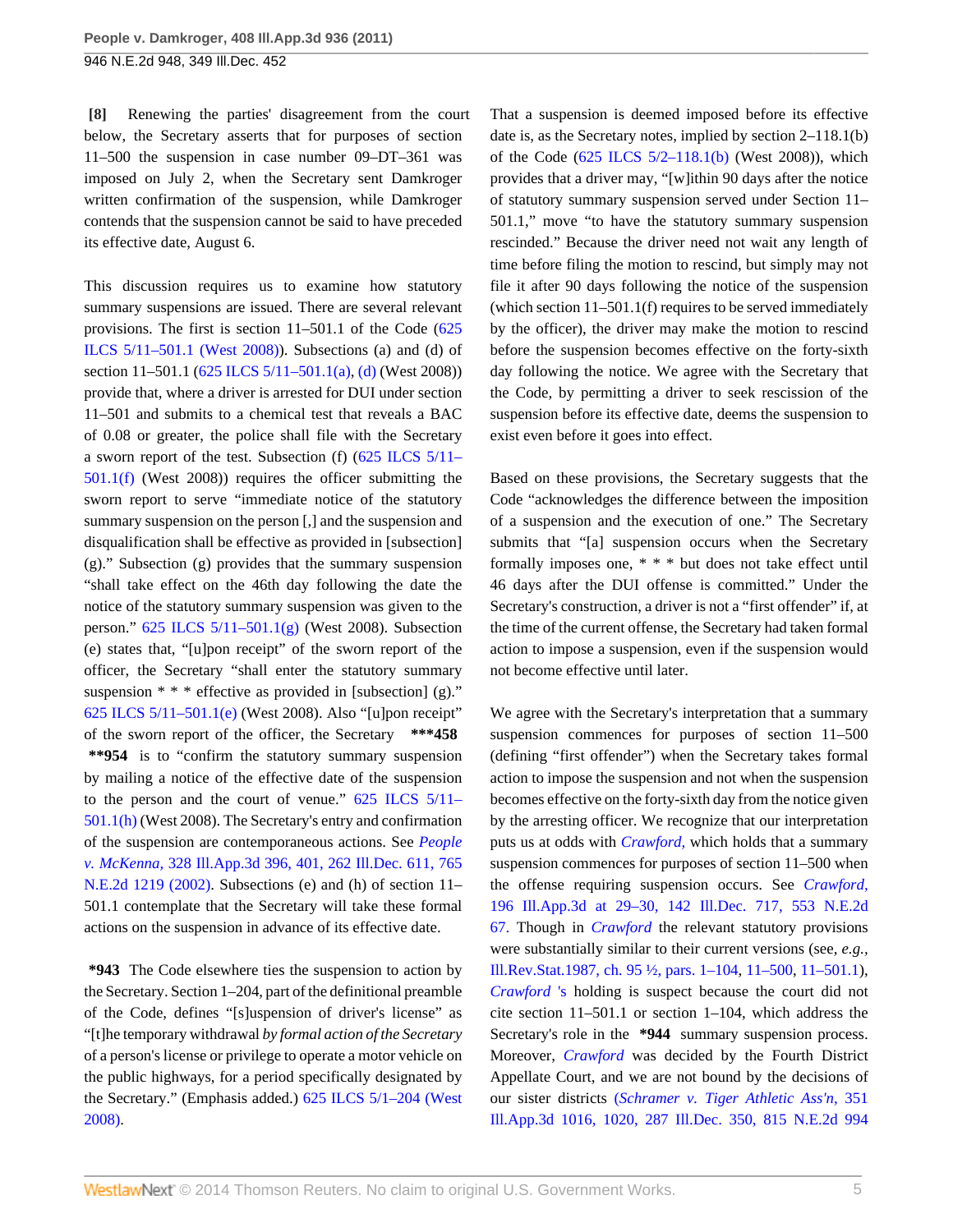[\(2004\)\)](http://www.westlaw.com/Link/Document/FullText?findType=Y&serNum=2005072740&pubNum=578&originationContext=document&vr=3.0&rs=cblt1.0&transitionType=DocumentItem&contextData=(sc.Search)). As *[Crawford](http://www.westlaw.com/Link/Document/FullText?findType=Y&serNum=1990057538&originationContext=document&vr=3.0&rs=cblt1.0&transitionType=DocumentItem&contextData=(sc.Search))* is **\*\*\*459 \*\*955** neither binding nor persuasive, we decline to follow it.

Damkroger cites two cases, *People v. Kotz,* [223 Ill.App.3d](http://www.westlaw.com/Link/Document/FullText?findType=Y&serNum=1992021363&pubNum=578&originationContext=document&vr=3.0&rs=cblt1.0&transitionType=DocumentItem&contextData=(sc.Search)) [524, 165 Ill.Dec. 889, 585 N.E.2d 620 \(1992\),](http://www.westlaw.com/Link/Document/FullText?findType=Y&serNum=1992021363&pubNum=578&originationContext=document&vr=3.0&rs=cblt1.0&transitionType=DocumentItem&contextData=(sc.Search)) and *[People](http://www.westlaw.com/Link/Document/FullText?findType=Y&serNum=1990138470&pubNum=578&originationContext=document&vr=3.0&rs=cblt1.0&transitionType=DocumentItem&contextData=(sc.Search)) v. Hardin,* [203 Ill.App.3d 374, 149 Ill.Dec. 48, 561 N.E.2d](http://www.westlaw.com/Link/Document/FullText?findType=Y&serNum=1990138470&pubNum=578&originationContext=document&vr=3.0&rs=cblt1.0&transitionType=DocumentItem&contextData=(sc.Search)) [326 \(1990\),](http://www.westlaw.com/Link/Document/FullText?findType=Y&serNum=1990138470&pubNum=578&originationContext=document&vr=3.0&rs=cblt1.0&transitionType=DocumentItem&contextData=(sc.Search)) that she believes are authority for considering a suspension imposed for purposes of section 11–500 as of the effective date of the suspension. In both cases, the relevant language of section 11–500 was as it is now, *i.e.,* a "first offender" was one who did not have a driver's license suspension within five years prior to her arrest for the current offense. See [Ill.Rev.Stat.1989, ch. 95 ½, par. 11–500.](http://www.westlaw.com/Link/Document/FullText?findType=L&pubNum=1000008&cite=IL951%2f2P11-500&originatingDoc=I2f2bca2b4bce11e0b931b80af77abaf1&refType=LQ&originationContext=document&vr=3.0&rs=cblt1.0&transitionType=DocumentItem&contextData=(sc.Search))

In *[Hardin,](http://www.westlaw.com/Link/Document/FullText?findType=Y&serNum=1990138470&originationContext=document&vr=3.0&rs=cblt1.0&transitionType=DocumentItem&contextData=(sc.Search))* the Secretary appealed from the trial court's order directing him to issue the defendant a judicial driving permit (JDP). The Secretary argued that a JDP was not appropriate because the defendant had a prior license suspension. *[Hardin,](http://www.westlaw.com/Link/Document/FullText?findType=Y&serNum=1990138470&pubNum=578&originationContext=document&vr=3.0&rs=cblt1.0&transitionType=DocumentItem&contextData=(sc.Search))* [203 Ill.App.3d at 376, 149 Ill.Dec. 48, 561 N.E.2d 326.](http://www.westlaw.com/Link/Document/FullText?findType=Y&serNum=1990138470&pubNum=578&originationContext=document&vr=3.0&rs=cblt1.0&transitionType=DocumentItem&contextData=(sc.Search)) This court noted that both parties were relying on an outdated version of section 11–500 (in fact, it was the version applied in *Crawford*, whereby a driver was not a "first offender" if she had any previous license suspension, regardless of how remote in time). *[Id.](http://www.westlaw.com/Link/Document/FullText?findType=Y&serNum=1990138470&originationContext=document&vr=3.0&rs=cblt1.0&transitionType=DocumentItem&contextData=(sc.Search))* Applying the relevant version of the statute, we said:

"The prior suspension *was effective* on January 11, 1984; the current offense did not take place until May 7, 1989, more than five years later. Thus, the trial court correctly determined that the defendant is a first offender within the meaning of the law in effect when the ruling was made." (Emphasis added.) *[Id.](http://www.westlaw.com/Link/Document/FullText?findType=Y&serNum=1990138470&originationContext=document&vr=3.0&rs=cblt1.0&transitionType=DocumentItem&contextData=(sc.Search))*

Damkroger seizes on *[Hardin](http://www.westlaw.com/Link/Document/FullText?findType=Y&serNum=1990138470&originationContext=document&vr=3.0&rs=cblt1.0&transitionType=DocumentItem&contextData=(sc.Search))* 's reliance on the effective date of the suspension in calculating the five-year period. *[Hardin,](http://www.westlaw.com/Link/Document/FullText?findType=Y&serNum=1990138470&originationContext=document&vr=3.0&rs=cblt1.0&transitionType=DocumentItem&contextData=(sc.Search))* however, is of no force on the issue at hand. Most of the opinion was devoted to pointing out the parties' misapprehension as to which version of section 11–500 applied. When time came for us to reach the merits, our application of section 11–500 was perfunctory and devoid of any discussion as to when a suspension is properly deemed imposed for purposes of section 11–500. The parties apparently did not raise the issue. In fact, there was no issue to raise because, whether deemed imposed when the offense occurred, when the Secretary took action, or when the suspension took effect, the previous suspension in *[Hardin](http://www.westlaw.com/Link/Document/FullText?findType=Y&serNum=1990138470&originationContext=document&vr=3.0&rs=cblt1.0&transitionType=DocumentItem&contextData=(sc.Search))* was more than five years prior to the current offense. Moreover, though *[Hardin](http://www.westlaw.com/Link/Document/FullText?findType=Y&serNum=1990138470&originationContext=document&vr=3.0&rs=cblt1.0&transitionType=DocumentItem&contextData=(sc.Search))* did make reference to when the prior suspension was "effective," we did not clarify what we meant by "effective." Also, to the extent that *[Hardin](http://www.westlaw.com/Link/Document/FullText?findType=Y&serNum=1990138470&originationContext=document&vr=3.0&rs=cblt1.0&transitionType=DocumentItem&contextData=(sc.Search))* can

be read as holding that for purposes of section 11–500 a summary suspension is deemed imposed as of its effective **\*945** date, its analysis was incomplete because it cited none of the statutory provisions (worded the same then as now) tying the imposition of a summary suspension to formal action by the Secretary. See, *e.g.,* [Ill. Rev. Stat 1989, ch. 95 ½,](http://www.westlaw.com/Link/Document/FullText?findType=L&pubNum=1000008&cite=IL951%2f2P1-204&originatingDoc=I2f2bca2b4bce11e0b931b80af77abaf1&refType=LQ&originationContext=document&vr=3.0&rs=cblt1.0&transitionType=DocumentItem&contextData=(sc.Search)) [par. 1–204](http://www.westlaw.com/Link/Document/FullText?findType=L&pubNum=1000008&cite=IL951%2f2P1-204&originatingDoc=I2f2bca2b4bce11e0b931b80af77abaf1&refType=LQ&originationContext=document&vr=3.0&rs=cblt1.0&transitionType=DocumentItem&contextData=(sc.Search)) (defining suspension of driver's license). *[Hardin](http://www.westlaw.com/Link/Document/FullText?findType=Y&serNum=1990138470&originationContext=document&vr=3.0&rs=cblt1.0&transitionType=DocumentItem&contextData=(sc.Search))* is of no guidance here.

The issue in *[Kotz](http://www.westlaw.com/Link/Document/FullText?findType=Y&serNum=1992021363&originationContext=document&vr=3.0&rs=cblt1.0&transitionType=DocumentItem&contextData=(sc.Search))* was more related to the issue at hand, but *[Kotz](http://www.westlaw.com/Link/Document/FullText?findType=Y&serNum=1992021363&originationContext=document&vr=3.0&rs=cblt1.0&transitionType=DocumentItem&contextData=(sc.Search))* is ultimately of no help either. In contention in *[Kotz](http://www.westlaw.com/Link/Document/FullText?findType=Y&serNum=1992021363&originationContext=document&vr=3.0&rs=cblt1.0&transitionType=DocumentItem&contextData=(sc.Search))* was whether, under section 11–500, "the second arrest must occur within five years of the *imposition* of the first suspension or whether it must occur within five years of the *termination* of the first suspension." (Emphases in original.) *Kotz,* [223 Ill.App.3d at 525–26, 165 Ill.Dec. 889, 585 N.E.2d](http://www.westlaw.com/Link/Document/FullText?findType=Y&serNum=1992021363&pubNum=578&originationContext=document&vr=3.0&rs=cblt1.0&transitionType=DocumentItem&contextData=(sc.Search)) [620.](http://www.westlaw.com/Link/Document/FullText?findType=Y&serNum=1992021363&pubNum=578&originationContext=document&vr=3.0&rs=cblt1.0&transitionType=DocumentItem&contextData=(sc.Search)) The issue had consequence for the defendant in *[Kotz](http://www.westlaw.com/Link/Document/FullText?findType=Y&serNum=1992021363&originationContext=document&vr=3.0&rs=cblt1.0&transitionType=DocumentItem&contextData=(sc.Search))* because her second arrest occurred on September 12, 1990, and the prior suspension "had become effective on March 26, 1985" (outside the five-year window) and "terminated on **\*\*\*460 \*\*956** September 26, 1985" (within the fiveyear window). *Id.* [at 524–25, 165 Ill.Dec. 889, 585 N.E.2d](http://www.westlaw.com/Link/Document/FullText?findType=Y&serNum=1992021363&pubNum=578&originationContext=document&vr=3.0&rs=cblt1.0&transitionType=DocumentItem&contextData=(sc.Search)) [620.](http://www.westlaw.com/Link/Document/FullText?findType=Y&serNum=1992021363&pubNum=578&originationContext=document&vr=3.0&rs=cblt1.0&transitionType=DocumentItem&contextData=(sc.Search)) The *[Kotz](http://www.westlaw.com/Link/Document/FullText?findType=Y&serNum=1992021363&originationContext=document&vr=3.0&rs=cblt1.0&transitionType=DocumentItem&contextData=(sc.Search))* court relied on case law, including *[Hardin,](http://www.westlaw.com/Link/Document/FullText?findType=Y&serNum=1990138470&originationContext=document&vr=3.0&rs=cblt1.0&transitionType=DocumentItem&contextData=(sc.Search))* to conclude that "the five-year \* \* \* period should be calculated using the *effective date* of the first suspension rather than the suspension termination date." (Emphasis added.) *Id.* [at 526,](http://www.westlaw.com/Link/Document/FullText?findType=Y&serNum=1992021363&pubNum=578&originationContext=document&vr=3.0&rs=cblt1.0&transitionType=DocumentItem&contextData=(sc.Search)) [165 Ill.Dec. 889, 585 N.E.2d 620.](http://www.westlaw.com/Link/Document/FullText?findType=Y&serNum=1992021363&pubNum=578&originationContext=document&vr=3.0&rs=cblt1.0&transitionType=DocumentItem&contextData=(sc.Search))

The *[Kotz](http://www.westlaw.com/Link/Document/FullText?findType=Y&serNum=1992021363&originationContext=document&vr=3.0&rs=cblt1.0&transitionType=DocumentItem&contextData=(sc.Search))* court evidently was not asked to consider whether the prior suspension could be deemed imposed before its effective date. The defendant might have realized that she did not need to raise this issue because the effective date of the suspension was itself beyond the five-year window. Since the issue that concerns us here was not presented there, *[Kotz](http://www.westlaw.com/Link/Document/FullText?findType=Y&serNum=1992021363&originationContext=document&vr=3.0&rs=cblt1.0&transitionType=DocumentItem&contextData=(sc.Search))* is inapposite. Even if a holding on the issue at hand could be inferred from *[Kotz,](http://www.westlaw.com/Link/Document/FullText?findType=Y&serNum=1992021363&originationContext=document&vr=3.0&rs=cblt1.0&transitionType=DocumentItem&contextData=(sc.Search))* it would be of dubious value because *[Kotz,](http://www.westlaw.com/Link/Document/FullText?findType=Y&serNum=1992021363&originationContext=document&vr=3.0&rs=cblt1.0&transitionType=DocumentItem&contextData=(sc.Search))* like *[Hardin,](http://www.westlaw.com/Link/Document/FullText?findType=Y&serNum=1990138470&originationContext=document&vr=3.0&rs=cblt1.0&transitionType=DocumentItem&contextData=(sc.Search))* apparently considered none of the provisions linking the imposition of a suspension to formal action by the Secretary. See, *e.g.,* [Ill.Rev.Stat.1989,](http://www.westlaw.com/Link/Document/FullText?findType=L&pubNum=1000008&cite=IL951%2f2P1-204&originatingDoc=I2f2bca2b4bce11e0b931b80af77abaf1&refType=LQ&originationContext=document&vr=3.0&rs=cblt1.0&transitionType=DocumentItem&contextData=(sc.Search)) [ch. 95 ½, par. 1–204](http://www.westlaw.com/Link/Document/FullText?findType=L&pubNum=1000008&cite=IL951%2f2P1-204&originatingDoc=I2f2bca2b4bce11e0b931b80af77abaf1&refType=LQ&originationContext=document&vr=3.0&rs=cblt1.0&transitionType=DocumentItem&contextData=(sc.Search)) (defining suspension of driver's license). Moreover, *[Kotz](http://www.westlaw.com/Link/Document/FullText?findType=Y&serNum=1992021363&originationContext=document&vr=3.0&rs=cblt1.0&transitionType=DocumentItem&contextData=(sc.Search))* was decided by the Third District Appellate Court, and again we are not bound by the decisions of our sister districts (*Schramer,* [351 Ill.App.3d at 1020, 287 Ill.Dec.](http://www.westlaw.com/Link/Document/FullText?findType=Y&serNum=2005072740&pubNum=578&originationContext=document&vr=3.0&rs=cblt1.0&transitionType=DocumentItem&contextData=(sc.Search)) [350, 815 N.E.2d 994\).](http://www.westlaw.com/Link/Document/FullText?findType=Y&serNum=2005072740&pubNum=578&originationContext=document&vr=3.0&rs=cblt1.0&transitionType=DocumentItem&contextData=(sc.Search)) Consequently, neither *[Hardin](http://www.westlaw.com/Link/Document/FullText?findType=Y&serNum=1990138470&originationContext=document&vr=3.0&rs=cblt1.0&transitionType=DocumentItem&contextData=(sc.Search))* nor *[Kotz](http://www.westlaw.com/Link/Document/FullText?findType=Y&serNum=1992021363&originationContext=document&vr=3.0&rs=cblt1.0&transitionType=DocumentItem&contextData=(sc.Search))* is a useful guide in determining when a suspension is deemed imposed for purposes of section 11–500 (defining "first offender").